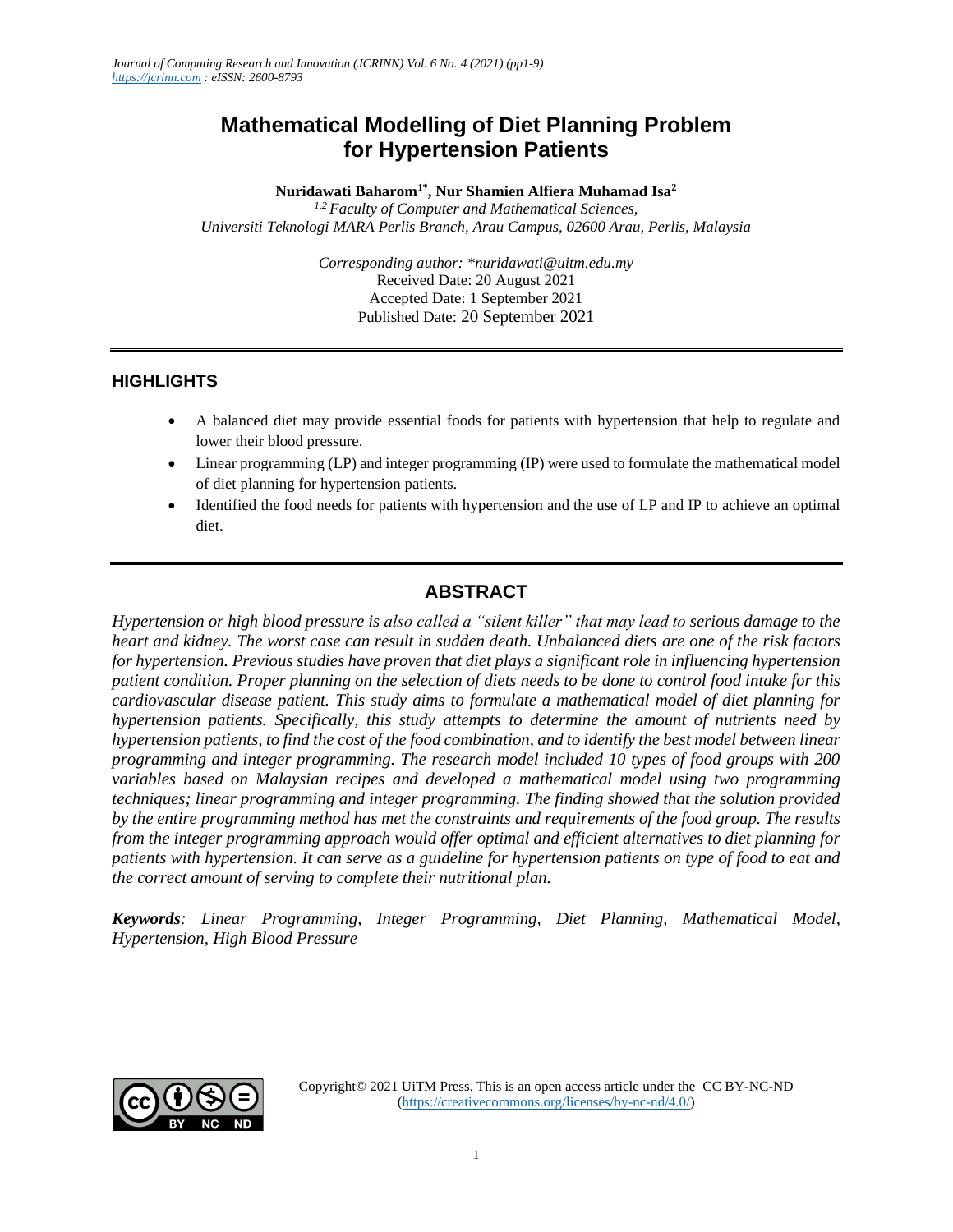## **INTRODUCTION**

Hypertension, also known as high blood pressure, can be defined as systolic blood pressure equal to or above 140 mm Hg and/or diastolic blood pressure 90 mm Hg or more. Hypertension is a common condition that is high enough for long-term blood stress against the artery to potentially cause health problems, such as cardiovascular disease and stroke. The World Health Organization (2013), has highlighted that hypertension is responsible for at least 45% of cardiovascular disease deaths and 51% of stroke deaths. People with hypertension may be asymptomatic for many years before a fatal stroke or heart attack develops. While there is no cure available, the occurrence of hypertension and disease sequelae can be minimized by prevention and management. To avoid the diagnosis of hypertension, people should normalize a healthy lifestyle such as maintaining a healthy body weight, exercising regularly, and following a balanced diet. Dietary habits and choices play a significant role in the quality of life, health, and longevity. A balanced diet involves eating the right amount of food to supply the body with the energy it requires for proper functioning. A well-balanced diet includes foods rich in nutrients from all the food groups. A balanced diet comprises a range of foods that supply our body with vital nutrients such as carbohydrates, proteins, fibers, vitamins, minerals, and fat (Sheng et al., 2017).

A well-developed menu specified for patients with hypertension plays a key role in helping to reduce blood pressure. In addition, eating nutritious foods will help to keep the blood pressure under control. Some foods can trigger and raise blood pressure. Patients with hypertension should not consume foods that contain a high amount of sodium such as canned foods, processed foods, and fast foods as the abundance of sodium can lead to the retention of fluid, which has a relation to blood pressure. Excessive salt keeps the amount of fluid in the body circulating higher than it should be, which means increased pressure on the walls of the blood vessels. Under the continued high pressure, the walls thicken and narrow, and the heart has to pump harder to move fluid around which results in the damage of the blood vessels and leads to the upsurge of blood pressure (Farquhar et al., 2015).

There are varieties of foods, but not all foods can be consumed by hypertension patients. However, a lot of them are subjected to sedentary lifestyles and find it difficult to withstand delicious, yet unhealthy local foods that trigger the increase of blood pressure. There must be a scientific way to identify the foods that can be consumed by hypertensives as well as the appropriate amount of food intake. Hence, this study implemented the Linear Programming (LP) and Integer Programming (IP) technique to formulate the mathematical model of diet planning for hypertension patients. This model determined the amount of nutrients needed as well as the cost of the food combination involved when the hypertension patient was given the optimal nutrients.

LP can be used as a tool to satisfy the amount of diets to nutritional and other additional constraints at once. Jerry Cornfield, who formulated "The Diet Problem" for the Army during World War II (1941–1945) in quest of a low-cost diet that would match a soldier's nutritional needs, initiated the hunt for diet solutions (Dooren, 2018). Several studies in diet planning problems have demonstrated the different targets of respondents such as chronic kidney patients, eczema patients and athletes (Malvar et al., 2021; Sheng & Sufahani, 2018; Magdic et al., 2013). These studies take into consideration many factors in diets such as nutrients, the volume of food and the planned budget.

IP problem is a mathematical optimization that limits any or more of the variables to be an integer. Sheng & Sufahani (2018) reported that the IP model is capable of producing an efficient and doable solution to these problems of the diet of an eczema patient. The research helped to explain the food needs of patients with eczema and the use of IP to achieve a prescribed and balanced diet. Besides, IP can be applied to

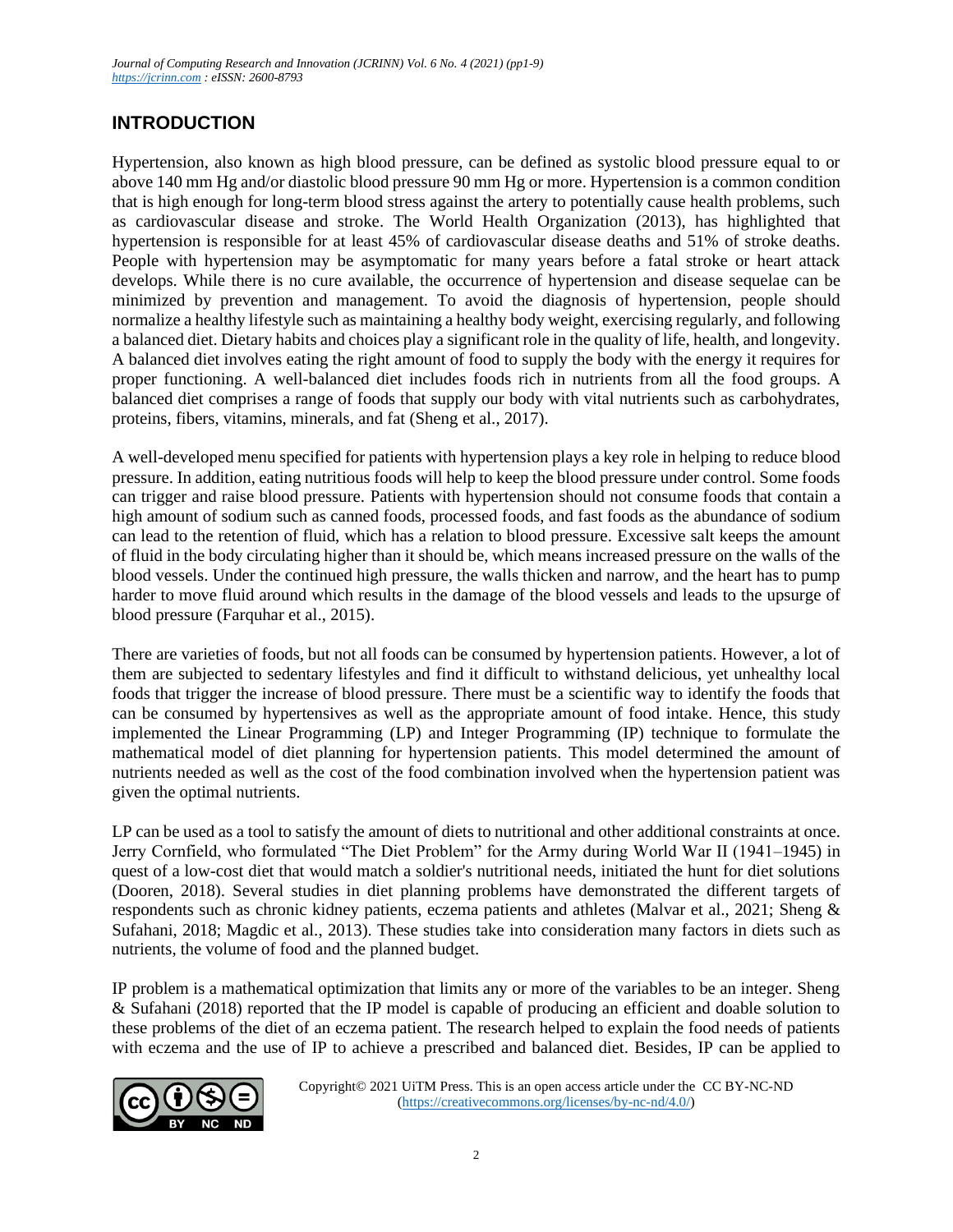construct a mathematical model of a healthy balanced diet that minimizes daily calorie consumption and fulfills the required nutritional intake for youth (Jalil et al., 2017).

Paidipati et al. (2021) give some reliable methods to find the optimal menu planning using goal programming. They aimed to minimize the deviations of over and under achievements for appropriate meal menu selection with varying energy (calories) levels. Benvenuti et al. (2021) demonstrated the use of a multi-objective optimization model in designing two-week full-board menus for nursing homes.

### **METHODOLOGY**

### **Data Descriptions**

The research study is conducted prior to hypertension patients who age of 50s. The patient has varying kinds of dietary criteria including age, fitness level, medications, and others. The patient in this research is a 55-year-old-man with a history of Type 2 Diabetes Mellitus and hypertension for 10 years with BP (blood pressure) 160/90 mmHg and PR (pulse rate) of 88 beats/minute, 167cm in height, 98kg in weight, and considered as obese since his body mass index (BMI) is 35kg/m². He also has a family history where his mother has diabetes and is currently on dialysis, while his father has a stroke with residual left hemiparesis. He is referred for further management of poorly controlled diabetes and hypertension as he has a sedentary lifestyle and an unhealthy diet. The relevant data were collected from a dietitian based in UiTM Medical Specialist Centre (UiTMMSC) Sungai Buloh.

The study focused on secondary data obtained from Standard Operation Procedure of Consulting Services for Individual with Hypertension and Recommended Nutrient Intakes for Malaysia (RNI) 2017. The data obtained consisted of the lower bound and upper bound of nutrient content requirements for hypertension patients. The nutrient involved in this study includes energy, protein, fat, carbohydrate, fibre, calcium, potassium, sodium, vitamin C and vitamin B2 which can be calculated based on the amount of energy.

| <b>Nutrients</b> | <b>Lower Bound (LB)</b> | <b>Upper Bound (UB)</b> |
|------------------|-------------------------|-------------------------|
| Energy (kcal)    | 2873.3                  |                         |
| Protein $(g)$    | 431                     | 574.66                  |
| Fat $(g)$        | 201.13                  | 287.33                  |
| Carbohydrate (g) | 1436.65                 | 1723.98                 |
| Fibre $(g)$      | 20                      | 30                      |
| Calcium (mg)     | 1000                    | 1200                    |
| Potassium (mg)   | 3500                    |                         |
| Sodium (mg)      |                         | 2400                    |
| Vitamin $C$ (mg) | 70                      | 2000                    |
| Vitamin B2 (mg)  | 1.3                     |                         |

In this study, the food items that will be taken into the model only involve the list of foods in the Malaysian Food Composition Database Website. The food items are in standardized portion size and have been identified with their respective nutrient contents. The diet meal is designed in Malaysian style recipes.

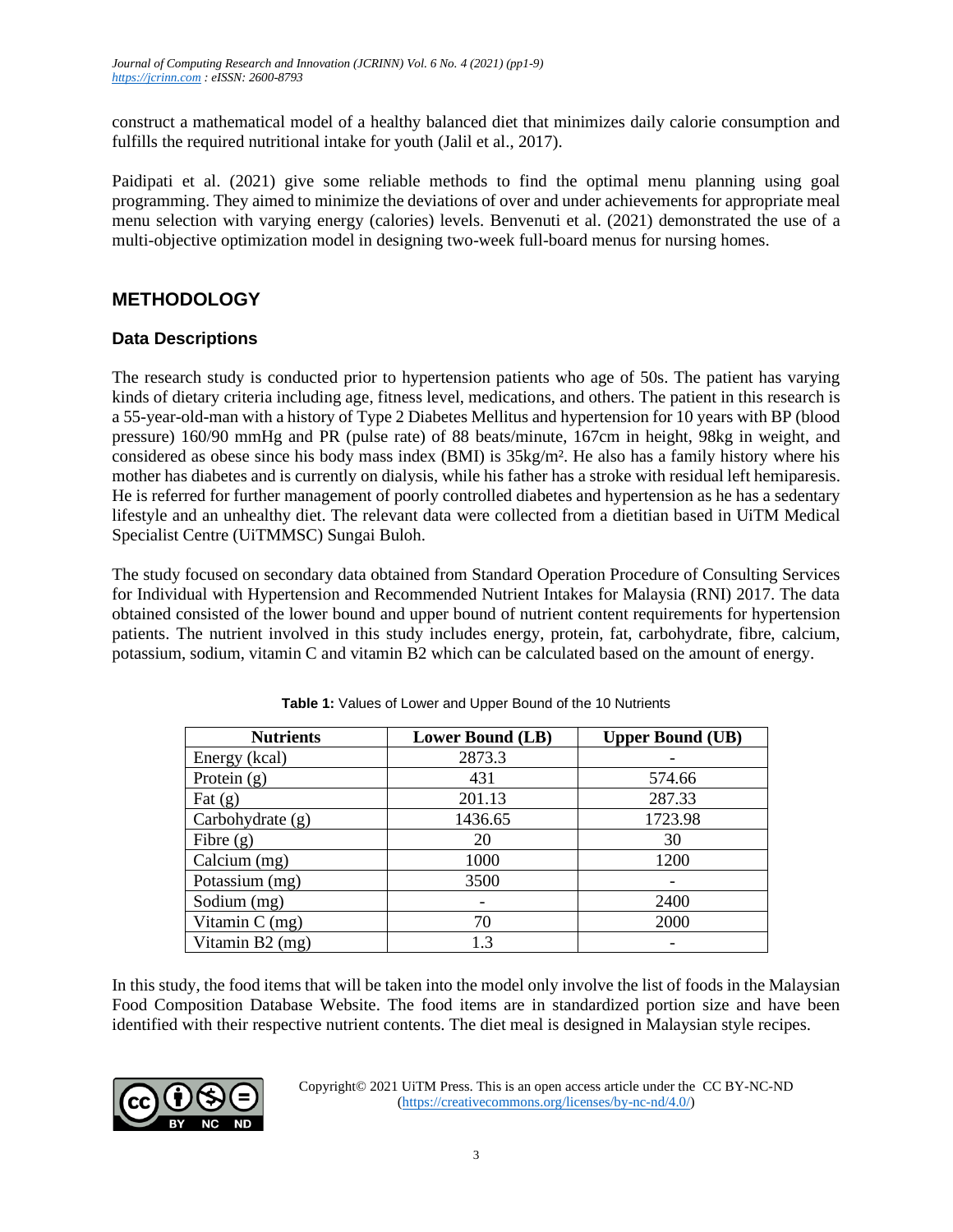### **Model Descriptions**

Linear Programming (LP) and Integer Programming (IP) are used to build and solve a problem using the menu planning model with 200 variables. The main objective of this study is to develop a mathematical model of diet planning for hypertension patients. The model also seeks to meet the optimal nutritional requirements depending on the recommended nutrient intakes. 10 nutrients were considered; energy, protein, fat, carbohydrate, fibre, calcium, potassium, sodium, vitamin C, and vitamin B2.

Furthermore, 10 types of foods are considered in this study, which are beverages, cereal-based meals, fish and seafood dishes, flour-based cereals, flour-based rice, flour-based wheat, fruits, meat dishes, miscellaneous, and vegetables. Every food category contributes specific dishes, so the food data comprised of 200 dishes were taken from the Malaysian Food Composition Database Website. The system planned a regular menu of breakfast meals, morning tea, lunch, dinner, evening tea and supper based on the data collected. This study uses LINGO software and Excel Solver to obtain the diet menu for hypertension patients by using LP and IP techniques, respectively. The objective functions and constraints are as follows:

Minimize the cost function:

$$
z = \sum_{i=1}^{200} a_i x_i \tag{1}
$$

: total daily meal prices

 $a_i$ : cost of a food item

 $x_i$ : the decision variables of food items i

10 nutrient requirements:

$$
lb \le \sum_{i=1}^{200} b_{ij} x_i \le ub \,, j = 1, 2, 3, \dots, 10 \tag{2}
$$

 $lb:$  the lower bound for nutrient  $j$ 

 $ub:$  the upper bound for nutrient  $i$ 

 $b_{ij}$ : the amount of nutrient *j* in the food item *i* 

 $x_i$ : the decision variables of food items i

10 food groups:

$$
\sum_{i=1}^{10} e_i x_i = n \tag{3}
$$

 $i=1$  $e_i$ : the food groups

- $x_i$ : the decision variables of food items i
- $n:$  the amount of requirements of a food group per day

Nonnegativity constraints:

10

$$
x_i \ge 0, \forall i = 1, \dots, n \tag{4}
$$

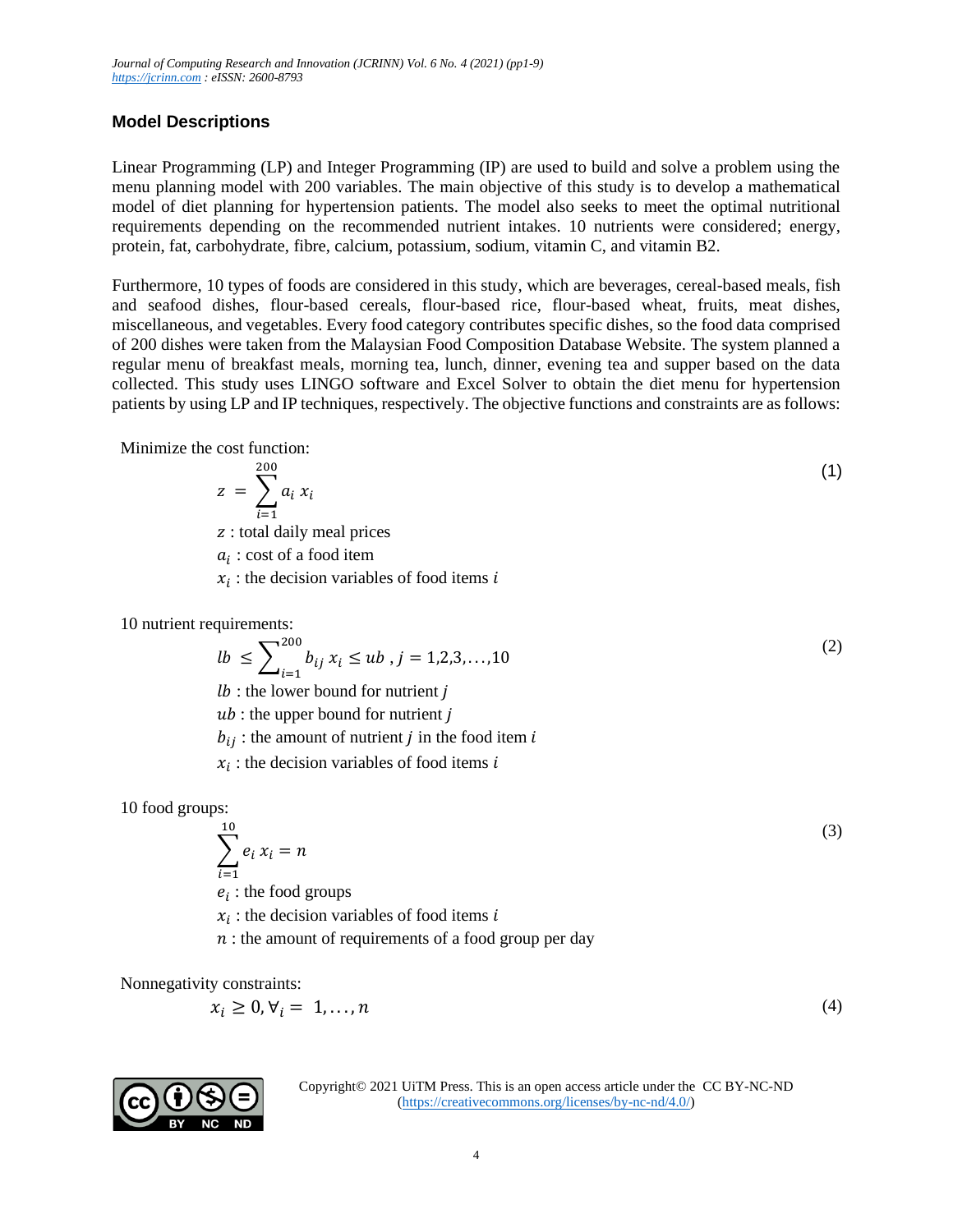Each type of food has its own selection of choices available. 200 food items from 10 food classes are meant for patients with hypertension per daily meal. 200 of the menu items taken from the Malaysian Food Composition Database Website, including beverages were considered in this study. The analysis considered 10 types of menu item groups. The selection of choices available for each category of menu items and the number of requirements per day is shown in Table 2.

| Menu item groups        | Available range     | Number of requirements per day |
|-------------------------|---------------------|--------------------------------|
| <b>Beverages</b>        | $x_1 - x_7$         | 6 (including 2 plain water)    |
| Cereal-based meals      | $x_8 - x_{29}$      | 2 (including 1 cooked rice)    |
| Fish and seafood dishes | $x_{30} - x_{44}$   |                                |
| Flour-based cereals     | $x_{45} - x_{64}$   |                                |
| Flour-based rice        | $x_{65} - x_{88}$   |                                |
| Flour-based wheat       | $x_{89} - x_{107}$  | 3                              |
| Fruits                  | $x_{108} - x_{133}$ | 2                              |
| Meat dishes             | $x_{134} - x_{147}$ |                                |
| Miscellaneous           | $x_{148} - x_{174}$ |                                |
| Vegetables              | $x_{175} - x_{200}$ |                                |

#### **Table 2:** Food Requirement per Day

In comparison, 20 menu items from 10 food groups are served in a day. The LP and IP model are built based on the data obtained. Subsequently, the food is arranged according to the breakfast, morning tea, lunch, evening tea, dinner, and supper as in Table 3.

| Meal             | <b>Type of Food Group</b>          | <b>Amount of Serving</b> |
|------------------|------------------------------------|--------------------------|
| <b>Breakfast</b> | <b>Beverages</b>                   |                          |
|                  | Flour-based cereal                 |                          |
|                  | Flour-based wheat                  |                          |
| Morning Tea      | <b>Beverages</b>                   |                          |
|                  | Flour-based rice                   |                          |
|                  | Flour-based wheat                  |                          |
| Lunch            | <b>Beverages</b>                   |                          |
|                  | Cereal-based meal                  |                          |
|                  | Vegetables                         |                          |
|                  | Fruits                             |                          |
|                  | Meat Dishes/Fish or Seafood Dishes |                          |
| Evening Tea      | <b>Beverages</b>                   |                          |
|                  | Flour-based wheat                  |                          |
| Dinner           | <b>Beverages</b>                   |                          |
|                  | Cereal-based meal                  |                          |
|                  | Vegetables                         |                          |
|                  | Fruits                             |                          |
|                  | Meat Dishes/Fish or Seafood Dishes |                          |

| Table 3: Menu Planning of Food Item per Day |  |
|---------------------------------------------|--|
|---------------------------------------------|--|

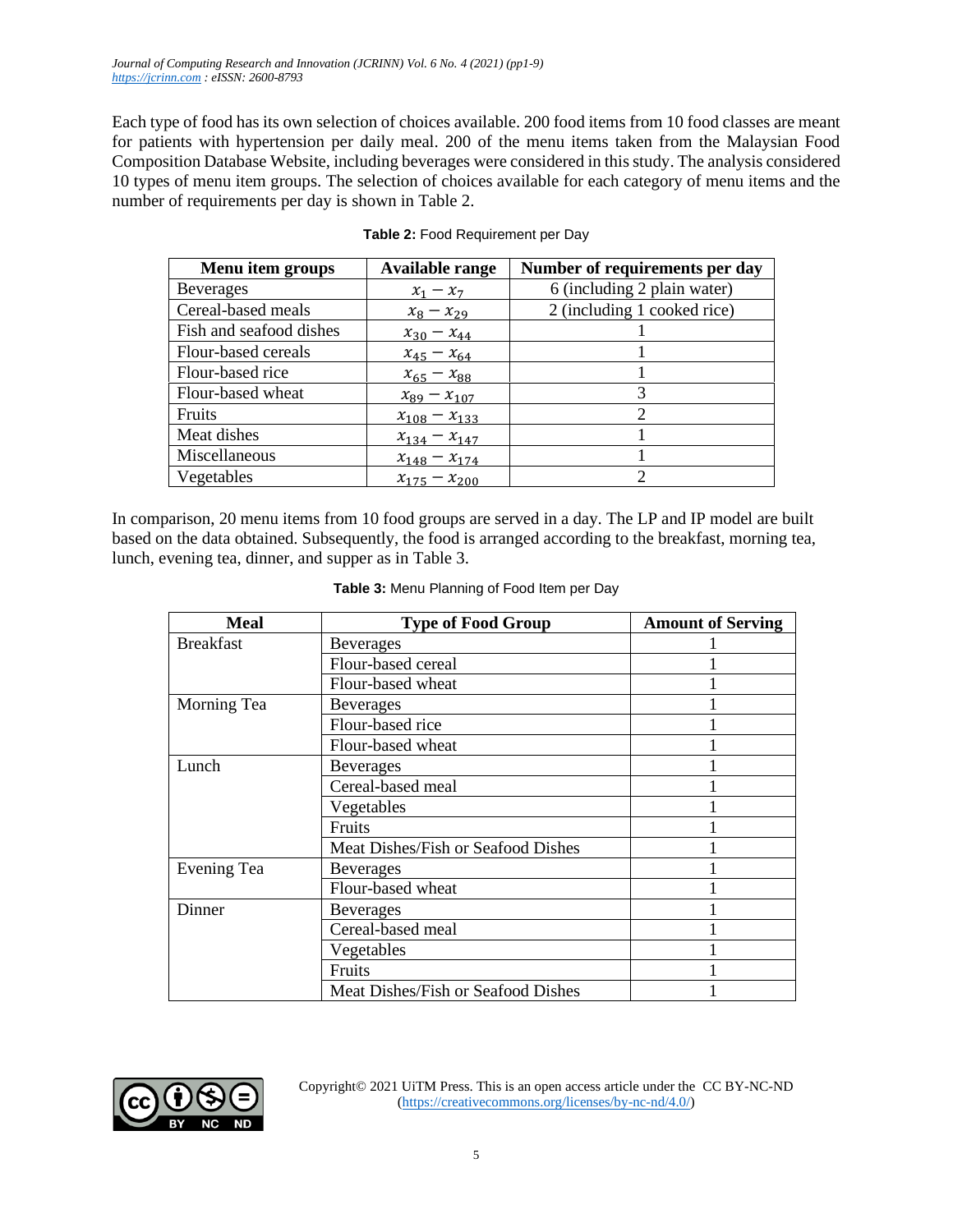| Meal   | <b>Type of Food Group</b> | <b>Amount of Serving</b> |
|--------|---------------------------|--------------------------|
| Supper | <b>Beverages</b>          |                          |
|        | Miscellaneous             |                          |
|        | <b>Total</b>              |                          |

## **FINDINGS AND DISCUSSIONS**

Mathematical modelling is developed to serve as the optimal approach to diet problems for hypertension patients. The findings for LP and IP for a day meal preparation and nutrient intake can be seen in Table 4 and Table 5 respectively.

| <b>Meals</b>                         | <b>Food Item</b>                | <b>Amount of Serving</b> |
|--------------------------------------|---------------------------------|--------------------------|
| <b>Breakfast</b>                     | Milk, UHT, Chocolate Flavoured  | 0.614                    |
|                                      | Biscuit, Coconut                | 0.524                    |
|                                      | Kuih Apam Balik                 | 0.782                    |
| Morning Tea                          | Coconut Water                   | 0.715                    |
|                                      | Kuih Bom                        |                          |
|                                      | Kuih Apam                       | 1.654                    |
| Lunch                                | Plain Water                     |                          |
|                                      | Rice, Chicken                   |                          |
|                                      | Soya Bean Sprout ; Glycine Max  | 0.823                    |
|                                      | Papaya ; Carica Papaya          | 1.659                    |
|                                      | Spanish Mackerel, Fried         | 0.875                    |
| Evening Tea                          | Sugar Cane, Juice               | 0.873                    |
|                                      | Doughnut                        | 1.04                     |
| Dinner                               | Plain Water                     |                          |
|                                      | Rice, Cooked                    |                          |
|                                      | Cauliflower ; Brassica Oleracea | 1.232                    |
|                                      | Guava; Psidium Guajava          | 0.286                    |
|                                      | Beef, Fried                     | 1.564                    |
| Supper                               | Milk, UHT, Low-Fat, Recombined  | 1.798                    |
|                                      | Rojak                           | 0.561                    |
| Total number of foods per day        |                                 | 20                       |
| <b>Total cost (Ringgit Malaysia)</b> |                                 | 28.64                    |

#### **Table 4:** Results of Linear Programming

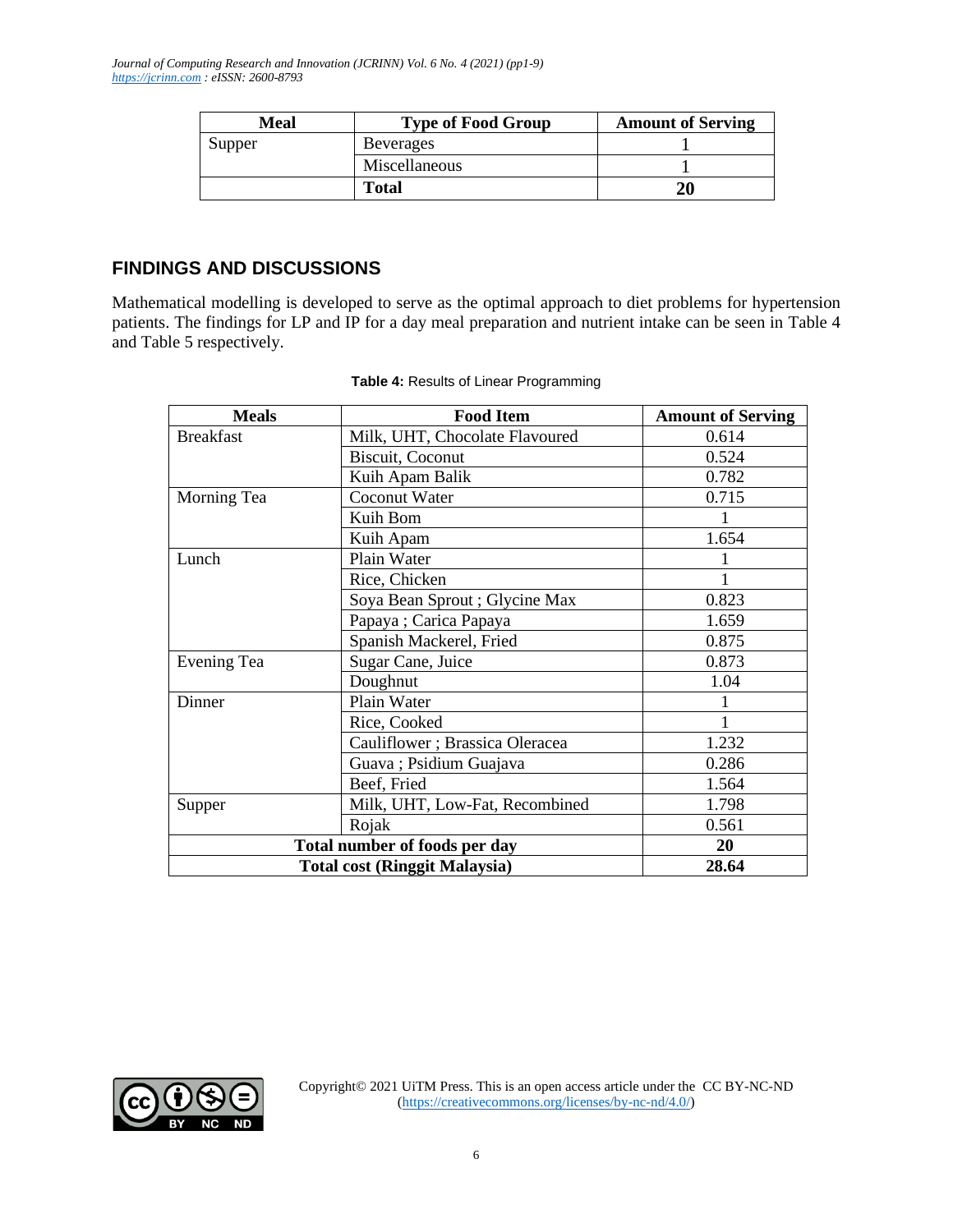| <b>Meals</b>                  | <b>Food Item</b>                     | <b>Amount of Serving</b> |
|-------------------------------|--------------------------------------|--------------------------|
| <b>Breakfast</b>              | Milk, UHT, Low-Fat, Recombined       |                          |
|                               | Biscuit, Coconut                     |                          |
|                               | Kuih Apam                            |                          |
| Morning Tea                   | Sugar Cane, Juice                    |                          |
|                               | Kuih Bom                             |                          |
|                               | Kuih Apam                            |                          |
| Lunch                         | Plain Water                          |                          |
|                               | Rice, Cooked                         |                          |
|                               | Soya Bean Sprout ; Glycine Max       |                          |
|                               | Guava; Psidium Guajava               |                          |
|                               | Spanish Mackerel, Fried              |                          |
| Evening Tea                   | Milk, UHT, Chocolate Flavoured       |                          |
|                               | Doughnut                             |                          |
| Dinner                        | Plain Water                          |                          |
|                               | Rice, Chicken                        |                          |
|                               | Cauliflower ; Brassica Oleracea      |                          |
|                               | Papaya ; Carica Papaya               |                          |
|                               | Beef, Fried                          |                          |
| Supper                        | Sugar Cane, Juice                    |                          |
|                               | Rojak                                |                          |
| Total number of foods per day |                                      | 20                       |
|                               | <b>Total cost (Ringgit Malaysia)</b> | 25.79                    |

#### **Table 5:** Results of Integer Programming

A variety of meals are served daily, comprising six types of meals; breakfast, morning tea, lunch, evening tea, dinner, and supper. In addition, the regular diet meal contains beverages, cereal-based meals, fish and seafood dishes, flour-based cereals, flour-based rice, flour-based wheat, fruits, meat dishes, miscellaneous, and vegetables.

The cost increased marginally by using LP instead of IP. The amount of food created by the LP method is not possible to be eaten by patients. This is because it is difficult to determine the correct amount of food items to be taken since it is in non-binary values. IP is shown to be the best strategy or method for producing optimal solutions to the problem of diet.

## **CONCLUSION AND RECOMMENDATIONS**

This study was conducted to build mathematical modelling of diet planning problem and hypertension patient has been chosen as a sample. Linear Programming and Integer Programming have been used as the methodology for this study. The cost of food combination using the LP approach is initiated as RM28.64. As for IP, the food combination with optimal nutrients needed costs RM25.79. Hence, from the findings, both of the mathematical modelling techniques can be used to find the cost of food combination with optimal nutrients needed by hypertension patients. Expenditure on the food menu can be reduced by applying the IP approach. In addition to maintaining a balanced diet that supplies both necessary minerals and vitamins, a viable alternative has also been identified for hypertension patients to prepare their diet menu according to a statistical model. IP provides a more practical approach for serving food products in whole (integer value). Expenditure rose marginally from RM25.79 to RM28.64 by using an IP instead of

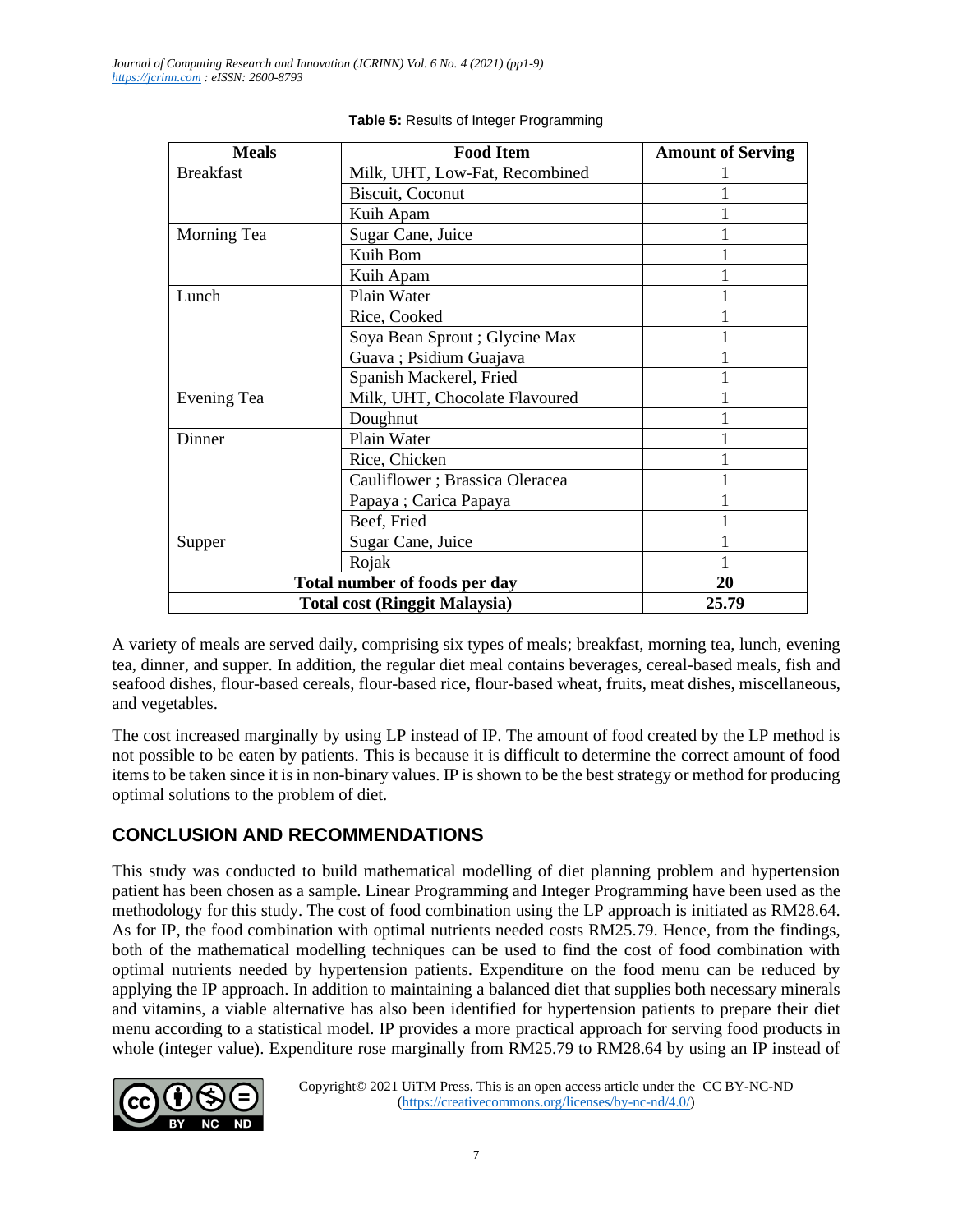LP. This study helped to explain the food needs of patients with hypertension and the use of a LP and IP to achieve a considered and optimal diet. The mathematical model built in this analysis can also be a guideline for solving dietary issues for other organizations, such as the hospital, the university, and the training centre.

It is proposed that a study be performed with a greater sample size of food items so that one will be able to use LP and IP approaches to compare the findings of the method. Future researchers can also use a sample size of food items from different sources other than the list of food available in the Malaysian Food Composition Database Website. Further research can be undertaken to prepare a healthy diet menu that satisfies dietary criteria and is appropriate for patients with hypertension of all ages or any disorders requiring diet management. It is proposed that a comparative study be performed in further studies by using different methods other than LP and IP so that one will be able to use various approaches to compare findings of the diet planning problems.

# **ACKNOWLEDGMENTS**

Special thanks to UiTM Medical Specialist Centre (UiTMMSC) Sungai Buloh.

## **REFERENCES**

- Benvenuti, L., De Santis, A. & Cacchione, P. (2021). Multi-indicator design and assessment of sustainable diet plans. *Journal of Cleaner Production*, 313.
- Dooren, C. V. (2018). A Review of the Use of Linear Programming to Optimize Diets, Nutritiously, Economically and Environmentally. *Frontiers in Nutrition, 5*. doi: 10.3389/fnut.2018.00048.
- Farquhar, W., Edwards, D., Jurkovitz, C., & Weintraub, W. (2015). Dietary Sodium and Health: More Than Just Blood Pressure. *J Am Coll Cardiol.*, 1042-1050.
- *Institute for Medical Research, Kuala Lumpur*. (1997). Retrieved from Malaysian Food Composition Database: [https://myfcd.moh.gov.my/myfcd97/.](https://myfcd.moh.gov.my/myfcd97/)
- Jalil, N. D., Masrom, M., & Wan Zakaria, W. (2017). A mathematical model of healthy diet menu plan for MARA Junior Science College boarding schools. *Journal of Advanced Research Design*, 8-14.
- Magdić, D., Kljusurić, J. G., Matijević, L., & Frketić, D. (2013). Analysis of diet optimization models for enabling conditions for hypertrophic muscle enlargement in athletes. *Croat. J. Food Sci. Technol.*, 18-28.
- Malvar, R. J., Funtilar, J. H. F., Ibasan, M. J. I. & Vite, J. J. L. M. (2021). Cost Optimization of Food Diet for Adult Filipino Patients with Stage 1 or Stage 2 chronic kidney diseases. *Turkish Journal of Computer and Mathematics Education,* 12, 5453-5459.
- Paidipati, K. K., Komaragiri, H. & Chesneau, C. (2021). Pre-Emptive and Non-Pre-Emptive Goal Programming Problems for Optimal Menu Planning in Diet Management of Indian Diabetes Mellitus Patients. *International Journal of Environmental Research and Public Health*, 18.